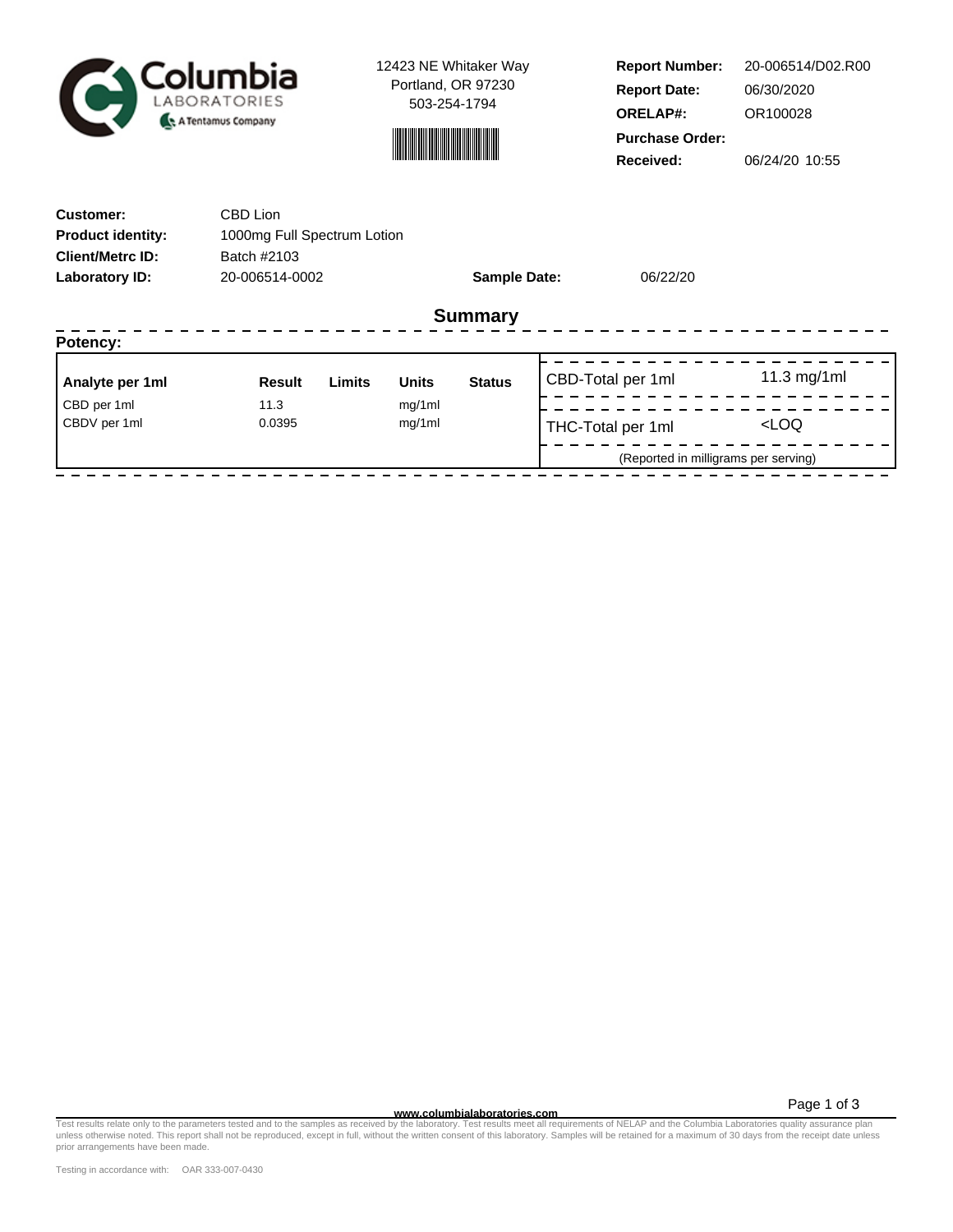

12423 NE Whitaker Way Portland, OR 97230 503-254-1794



**Customer:** CBD Lion

| <b>Product identity:</b> | 1000mg Full Spectrum Lotion |  |  |  |  |  |
|--------------------------|-----------------------------|--|--|--|--|--|
| <b>Client/Metrc ID:</b>  | Batch #2103                 |  |  |  |  |  |
| <b>Sample Date:</b>      | 06/22/20                    |  |  |  |  |  |
| Laboratory ID:           | 20-006514-0002              |  |  |  |  |  |
| <b>Relinguished by:</b>  | UPS                         |  |  |  |  |  |
| Temp:                    | 24.5 $\degree$ C            |  |  |  |  |  |
|                          |                             |  |  |  |  |  |

## **Report Number: Report Date: ORELAP#:** 06/30/2020 OR100028 **Received:** 06/24/20 10:55 **Purchase Order:** 20-006514/D02.R00



| Potency per 1ml                     |               | Method J AOAC 2015 V98-6 (mod) | <b>Batch: 2005371</b> |            | Analyze: 6/26/20 3:42:00 PM |
|-------------------------------------|---------------|--------------------------------|-----------------------|------------|-----------------------------|
| Analyte                             | <b>Result</b> | Limits                         | <b>Units</b>          | <b>LOQ</b> | <b>Notes</b>                |
| CBC per 1ml                         | $<$ LOQ       |                                | mg/1ml                | 0.0320     |                             |
| CBC-A per 1ml                       | $<$ LOQ       |                                | mg/1ml                | 0.0320     |                             |
| CBC-Total per 1ml                   | $<$ LOQ       |                                | mg/1ml                | 0.0601     |                             |
| CBD per 1ml                         | 11.3          |                                | mg/1ml                | 0.320      |                             |
| CBD-A per 1ml                       | $<$ LOQ       |                                | mg/1ml                | 0.0320     |                             |
| CBD-Total per 1ml                   | 11.3          |                                | mg/1ml                | 0.348      |                             |
| CBDV per 1ml                        | 0.0395        |                                | mg/1ml                | 0.0320     |                             |
| CBDV-A per 1ml                      | $<$ LOQ       |                                | mg/1ml                | 0.0320     |                             |
| CBDV-Total per 1ml                  | $<$ LOQ       |                                | mg/1ml                | 0.0598     |                             |
| CBG per 1ml                         | $<$ LOQ       |                                | mg/1ml                | 0.0320     |                             |
| CBG-A per 1ml                       | $<$ LOQ       |                                | mg/1ml                | 0.0320     |                             |
| CBG-Total per 1ml                   | $<$ LOQ       |                                | mg/1ml                | 0.0598     |                             |
| CBL per 1ml                         | $<$ LOQ       |                                | mg/1ml                | 0.0320     |                             |
| CBN per 1ml                         | $<$ LOQ       |                                | mg/1ml                | 0.0320     |                             |
| $\Delta$ 8-THC per 1ml              | $<$ LOQ       |                                | mg/1ml                | 0.0320     |                             |
| ∆9-THC per 1ml                      | $<$ LOQ       |                                | mg/1ml                | 0.0320     |                             |
| THC-A per 1ml                       | $<$ LOQ       |                                | mg/1ml                | 0.0320     |                             |
| THC-Total per 1ml                   | $<$ LOQ       |                                | mg/1ml                | 0.0601     |                             |
| THCV per 1ml                        | $<$ LOQ       |                                | mg/1ml                | 0.0320     |                             |
| THCV-A per 1ml                      | $<$ LOQ       |                                | mg/1ml                | 0.0320     |                             |
| THCV-Total per 1ml                  | $<$ LOQ       |                                | mg/1ml                | 0.0602     |                             |
| Total Cannabinoids 1ml <sup>t</sup> | 11.4          |                                | mg/1ml                |            |                             |

**Sample Results**

| Analyte | Result | Limits | Units | LOQ | Batch | Analyze  | Method                 | <b>Notes</b> |
|---------|--------|--------|-------|-----|-------|----------|------------------------|--------------|
| Density | .00    |        | a/ml  |     |       | 06/30/20 | <b>Client Provided</b> |              |
|         |        |        |       |     |       |          |                        |              |
|         |        |        |       |     |       |          |                        |              |

— et al. and the parameters tested and to the samples as receive**d www.columbialaboratories.com**<br>Test requirements of NELAP and the Columbia Laboratory on the Microsofty. Test results meet all requirements of NELAP and the prior arrangements have been made.